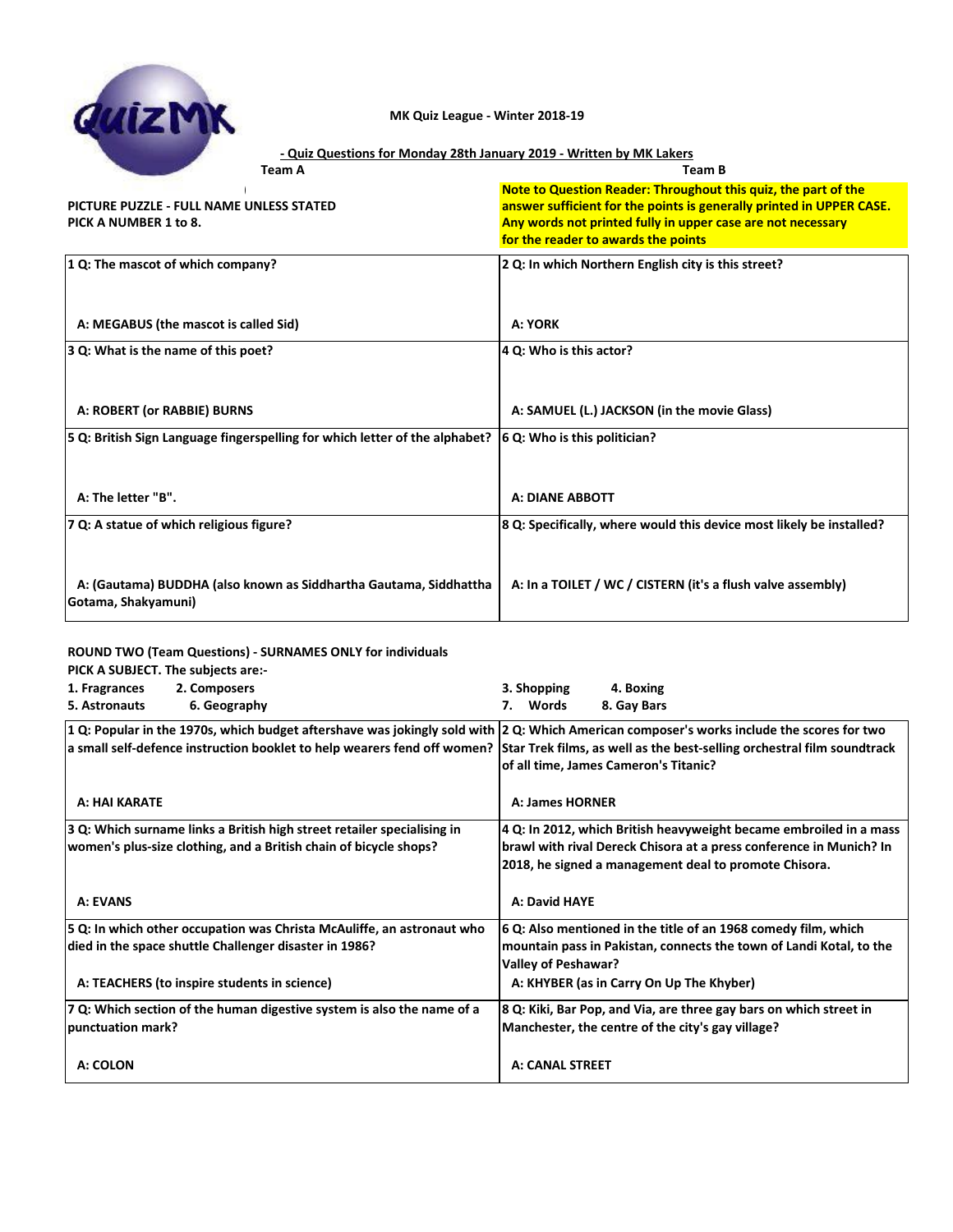

**- Quiz Questions for Monday 28th January 2019 - Written by MK Lakers**

**Team A Team B**

**ROUND THREE (INDIVIDUAL STATE (IDDIVIDUAL A)** (Jokers to be used, each team to nominate one player.)

**Team A to Answer First. SURNAMES ONLY for individuals.**

 **The Categories are:-**

| 1 & 2 Airlines                                          | 3 & 4 Novelists                                            |
|---------------------------------------------------------|------------------------------------------------------------|
| 5 & 6 English Counties                                  | 7 & 8 Formula One                                          |
| 1 Q: The headquarters of low-cost airline EasyJet are   | 2 Q: With approximately 40 aircraft based there, which     |
| located at which English airport?                       | airport in England is the largest operational base of low- |
|                                                         | cost airline Ryanair?                                      |
| A: London LUTON                                         | <b>A: London STANSTED</b>                                  |
| 3 Q: Which Irish novelist's works include Circle Of     | 4 Q: Which Irish novelist's works include Watermelon,      |
| <b>Friends, Tara Road, and Scarlet Feather?</b>         | Lucy Sullivan Is Getting Married, and This Charming        |
|                                                         | Man?                                                       |
| A: (Anne) Maeve BINCHY (also accept SNELL)              | <b>A: Marian KEYES</b>                                     |
| 5 Q: The Isle of Portland, from which Portland stone is | 6 Q: The Holy Island of Lindisfarne, is part of which      |
| quarried, is part of which southern English county?     | northern English county?                                   |
| A: DORSET                                               | A: NORTHUMBERLAND                                          |
| 7 Q: For the 2018 Formula One season, which             | 8 Q: For the 2018 Formula One season, which                |
| constructor's cars were predominantly orange in         | constructor's cars were predominantly bright pink in       |
| colour?                                                 | colour?                                                    |
| A: McLAREN                                              | <b>A: FORCE INDIA</b>                                      |

**ROUND FOUR (Team Questions) - SURNAMES ONLY for individuals PICK A LETTER. The letters are:**

**1. D(1) 2. C(1) 3. D(2) 4. A 5. S 6. C(2) 7. U 8. M**

| 1 Q: Which manufacturer of commercial vehicles,<br>whose name was often seen across the front of fire<br>engines, manufactured its final fire engine at Guildford<br>in 2007?       | 2 Q: The psychoanalyst Wilhelm Reich, who designed a<br>machine, he claimed could produce rain, was the<br>inspiration for which single by Kate Bush?                                              |
|-------------------------------------------------------------------------------------------------------------------------------------------------------------------------------------|----------------------------------------------------------------------------------------------------------------------------------------------------------------------------------------------------|
| <b>A: DENNIS</b>                                                                                                                                                                    | A: CLOUDBUSTING                                                                                                                                                                                    |
| 3 Q: In the television series The Dukes Of Hazzard,<br>which make of car was the General Lee?                                                                                       | 4 Q: Which quiz show host also provides the voice of<br>the narrator in the CBeebies series Hey Duggee, and<br>since 2015, the voice of Danger Mouse?                                              |
| A: DODGE (it was a Dodge Charger)                                                                                                                                                   | A: Alexander ARMSTRONG                                                                                                                                                                             |
| 5 Q: The 1978 movie Big Wednesday tells the story of<br>three young Californian men whose passion in life is<br>which sport or pastime?<br><b>A: SURFING</b>                        | 6 Q: Which astronomical term for the outer aura of<br>plasma surrounding a star, is also a brand of bottled<br>beer sold in many supermarkets and pubs?<br>A: CORONA                               |
| 7 Q: In computing, which free open-source operating<br>system first released in 2004, was named after a<br>Southern African philosophy of "humanity to others"?<br><b>A: UBUNTU</b> | 8 Q: Also the surname of Manchester United's current<br>number 11, which ancient Roman poet is best known<br>for his twelve books of Epigrams?<br>A: MARTIAL (Marcus Valerius Martialis, in Latin) |
|                                                                                                                                                                                     |                                                                                                                                                                                                    |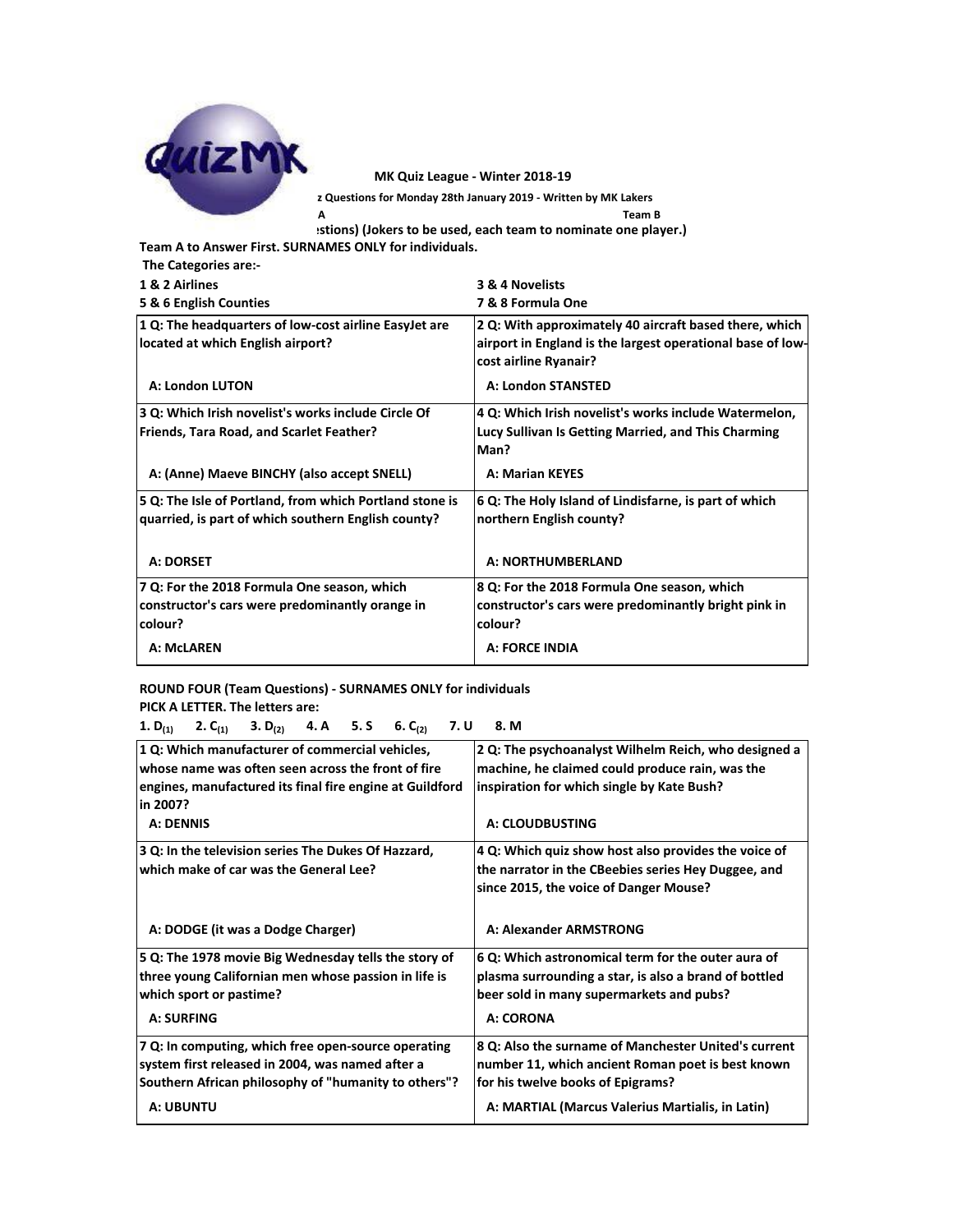

**Team A Team B** estions for Monday 28th January 2019 - Written by MK Lakers **MK Quiz League - Winter 2018-19**

**ROUND FIVE (Team Questions) - SURNAMES ONLY for individuals**

**THEME ROUND: POT LUCK - Questions could be on any subject. PICK A NUMBER 1 to 8.**

| 1 Q: In Aztec religion, the god of war Huitzilopochtli<br>(wee-tzee-lo-PO-ch-chee), was often depicted with   | 2 Q: The newspaper photographer Robert H. Jackson<br>won a Pulitzer Prize for his image, taken on the 24th of |
|---------------------------------------------------------------------------------------------------------------|---------------------------------------------------------------------------------------------------------------|
| features of which very small bird?                                                                            | November 1963, of the fatal shooting of which                                                                 |
|                                                                                                               | suspected murderer?                                                                                           |
|                                                                                                               |                                                                                                               |
| A: HUMMINGBIRD                                                                                                | A: Lee Harvey OSWALD                                                                                          |
| 3 Q: Even though it is more radioactive than plutonium,  4 Q: The video artist Charlotte Prodger won the 2018 |                                                                                                               |
| a tiny amount of the element Americium (ammer-                                                                | Turner Prize for works including her film Bridgit, which                                                      |
| RICKY-um) is used in which common household device?                                                           | was shot entirely using which device?                                                                         |
|                                                                                                               |                                                                                                               |
| A: SMOKE DETECTOR (or SMOKE ALARM)                                                                            | A: iPHONE (accept PHONE/MOBILE)                                                                               |
| 5 Q: In which sport is Tin-Tin Ho the current English                                                         | 6 Q: Corazón (approx pronunciation "corr-a-THON"), is                                                         |
| women's number one? Her brother, called Ping, has                                                             | the Spanish word for which part of the human body?                                                            |
| also represented England.                                                                                     |                                                                                                               |
| A: TABLE TENNIS (also accept PING PONG)                                                                       | A: HEART                                                                                                      |
| 7 Q: In a video clip watched over 19 million times on                                                         | 8 Q: Which British chain of over 40 restaurants, serving                                                      |
| YouTube, a Labrador retriever called Fenton was filmed                                                        | Caribbean-themed food, opened its first site in 2010, at                                                      |
| chasing which type of animal?                                                                                 | The Hub in Central Milton Keynes?                                                                             |
|                                                                                                               |                                                                                                               |
|                                                                                                               |                                                                                                               |
| A: Red DEER (in Richmond Park)                                                                                | <b>A: TURTLE BAY</b>                                                                                          |
|                                                                                                               |                                                                                                               |
| <b>HALF TIME!</b>                                                                                             |                                                                                                               |

## **ROUND SIX (Team Questions)**

**BLOCKBUSTERS ROUND: The Letters are**

**Q1. S.C.S.A. Q2. P.S. Q3. S.B.T. Q4. P.O.O. Q5. G.D. Q6. M.A.O.D.L. Q7. G.O.W. Q8. T.G.H.**

| 1 Q: What is the full ring name of the professional                          | 2 Q: Which Dutchman surrendered the colony of New           |
|------------------------------------------------------------------------------|-------------------------------------------------------------|
| wrestler who is the only man to have won the Royal                           | Netherland, including what became New York City, to         |
| Rumble on three occasions?                                                   | the English in 1664? Since 1954, a brand of cigarettes      |
|                                                                              | has been named after him.                                   |
| A: STONE COLD STEVE AUSTIN                                                   | A: PETER (or PETRUS) STUYVESANT                             |
| 3 Q: In 2018, a young rescue dog called Cooper                               | 4 Q: When Willem-Alexander became King of the               |
| completed training as a police dog, becoming his                             | Netherlands in 2013, his daughter Catharina-Amalia          |
| force's first police dog of which breed?                                     | became heir to the throne and assumed which royal<br>title? |
| A: STAFFORDSHIRE BULL TERRIER                                                | A: PRINCESS OF ORANGE                                       |
| 5 Q: Which variety of apple has been designated the                          | 6 Q: Telling the story of how Harold killed his father      |
| official state fruit of West Virginia?                                       | Albert at their home address, which 2005 stage play         |
|                                                                              | was a spin-off of the tv series Steptoe And Son?            |
| A: GOLDEN DELICIOUS                                                          | A: MURDER AT OIL DRUM LANE                                  |
| 7 Q: In which third-person shooter video game, the                           | 8 Q: Which alternative name for a type of cowboy hat        |
| fastest-selling video game of 2006, do players manage                        | suggests it could hold much more liquid than its true       |
| a squad of troops to save human inhabitants of the<br>fictional planet Sera? | capacity of about five pints?                               |
| <b>A: GEARS OF WAR</b>                                                       | <b>A: TEN GALLON HAT</b>                                    |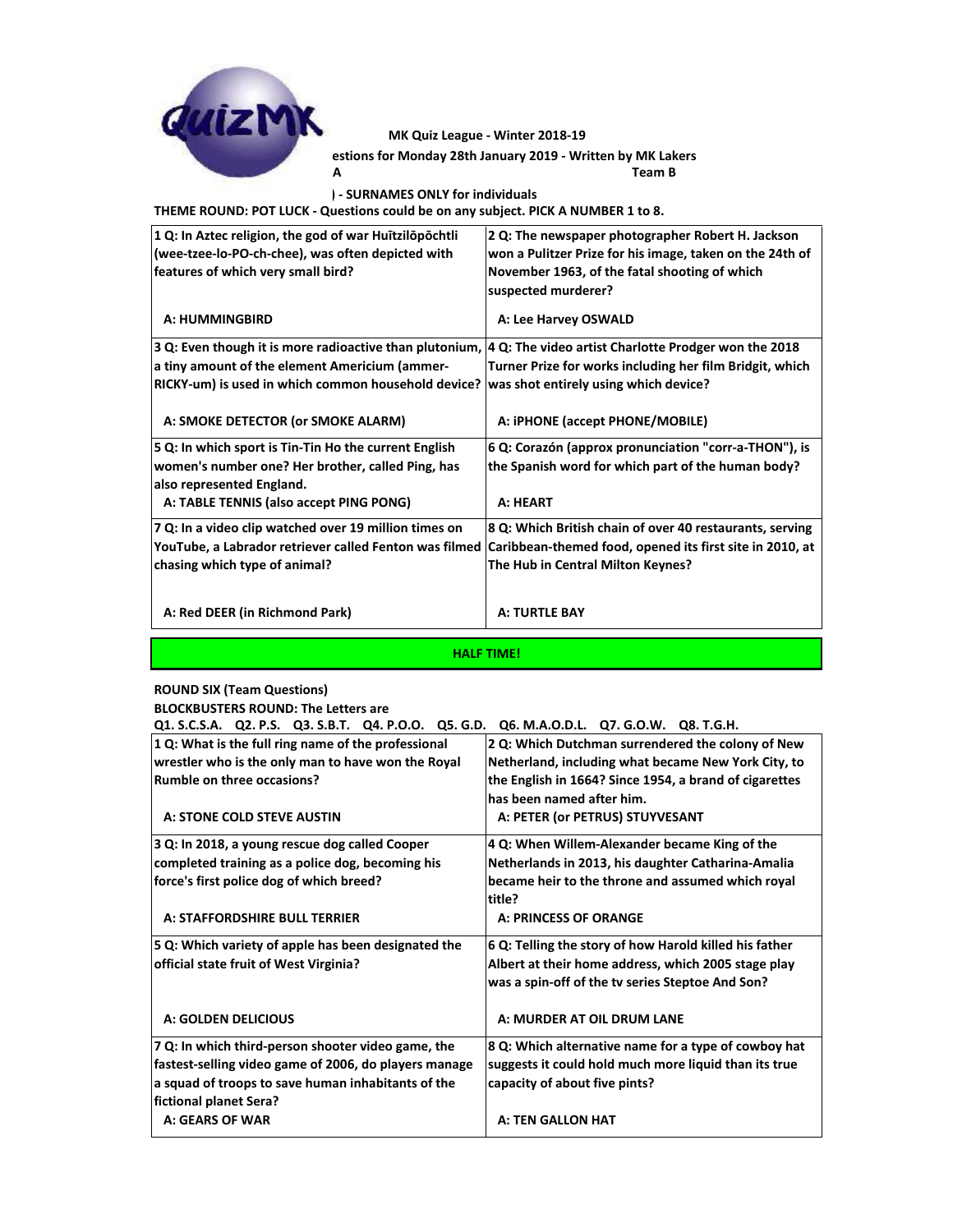

**- Quiz Questions for Monday 28th January 2019 - Written by MK Lakers**

**Team A Team B**

**ROUND SEVEN (Team Questions) THEME ROUND - FOUR LETTER WORDS. Every answer is a single word, four letters long.**

| 1 Q: Which four-letter word describes a type of rolling<br>tobacco, a style of American swing dance, and a species                              | 2 Q: Since 2016, what has been the name of the loyalty<br>card used by customers of the supermarket chain                                                                                 |
|-------------------------------------------------------------------------------------------------------------------------------------------------|-------------------------------------------------------------------------------------------------------------------------------------------------------------------------------------------|
| of cormorant native to the UK?                                                                                                                  | <b>Morrisons?</b>                                                                                                                                                                         |
| A: SHAG                                                                                                                                         | A: MORE (prior to 2016, known as Match & More)                                                                                                                                            |
| 3 Q: Mount Tomanivi, previously known as Mount                                                                                                  | 4 Q: Where, on or in the human body, would you be                                                                                                                                         |
| Victoria, is the highest mountain in which country?                                                                                             | most likely to find the Girdle of Venus, or a simian<br>crease?                                                                                                                           |
| A: FIJI                                                                                                                                         | A: PALM (accept HAND or SKIN) - lines in palmistry                                                                                                                                        |
| 5 Q: The term "sericulture" refers to processes used in<br>the production of which material?                                                    | 6 Q: In 1998, the band Cornershop topped the charts<br>with a tribute to a famous playback singer in Hindi<br>cinema. Her surname is Bhosle (BOZZ-Lee). What is her<br><b>first name?</b> |
| A: SILK                                                                                                                                         | A: ASHA (the single was Brimful Of Asha)                                                                                                                                                  |
| 7 Q: Which international hotel chain, part of the<br>AccorHotels hospitality company, opened its first hotel<br>in Bordeaux in 1974?<br>A: IBIS | 8 Q: In the movie Finding Nemo, what is the name of the<br>regal blue tang fish who assists Nemo's father in finding<br>his abducted son?<br>A: DORY                                      |
|                                                                                                                                                 |                                                                                                                                                                                           |

**ROUND EIGHT (Individual Questions) (Jokers to be used, each team to nominate one player.) Team A to Answer First. SURNAMES ONLY for individuals.**

| The Categories are:-                                                                                                                                              |                                                                                                                                                                                                                          |
|-------------------------------------------------------------------------------------------------------------------------------------------------------------------|--------------------------------------------------------------------------------------------------------------------------------------------------------------------------------------------------------------------------|
| 1 & 2 Highway Code                                                                                                                                                | 3 & 4 TV Soaps                                                                                                                                                                                                           |
| 5 & 6 Welsh Folklore                                                                                                                                              | 7 & 8 Important Numbers                                                                                                                                                                                                  |
| 1 Q: On British motorways, the cat's eyes which mark                                                                                                              | 2 Q: On British motorways, the cat's eyes which mark                                                                                                                                                                     |
| the boundary between the hard shoulder and the main                                                                                                               | junctions where slip roads join or leave, or the entrances                                                                                                                                                               |
| carrriageway, are which colour?                                                                                                                                   | and exits of lay-bys, are which colour?                                                                                                                                                                                  |
| A: RED                                                                                                                                                            | A: GREEN                                                                                                                                                                                                                 |
| 3 Q: Appearing in Neighbours since 1995, the character                                                                                                            | 4 Q: Appearing in Coronation Street from 1983 to 2003,                                                                                                                                                                   |
| Jarrod Rebecchi (RUH-becky) is usually referred to by                                                                                                             | the character Norman Watts was usually referred to by                                                                                                                                                                    |
| which nickname?                                                                                                                                                   | which nickname?                                                                                                                                                                                                          |
| A: TOADFISH (or TOADIE or TOAD)                                                                                                                                   | A: CURLY                                                                                                                                                                                                                 |
| 5 Q: What kind of wild animal was slayed by Gelert, the<br>faithful hound of medieval prince Llewelyn the Great, in<br>defence of Llewelyn's baby son?<br>A: WOLF | 6 Q: After stealing an old man's three daughters by<br>conjuring up a huge wave, Dylan the sea god regretted<br>his act and turned the daughters into which type of<br>seabird?<br>A: SEAGULLS (accept any kind of GULL) |
| 7 Q: In the UK, a National Insurance number consists of                                                                                                           | 8 Q: In the UK, a sort code for a bank branch consists of                                                                                                                                                                |
| how many characters in total?                                                                                                                                     | how many digits?                                                                                                                                                                                                         |
| A: NINE (3 letters, 6 numbers)                                                                                                                                    | A: SIX (three groups of 2)                                                                                                                                                                                               |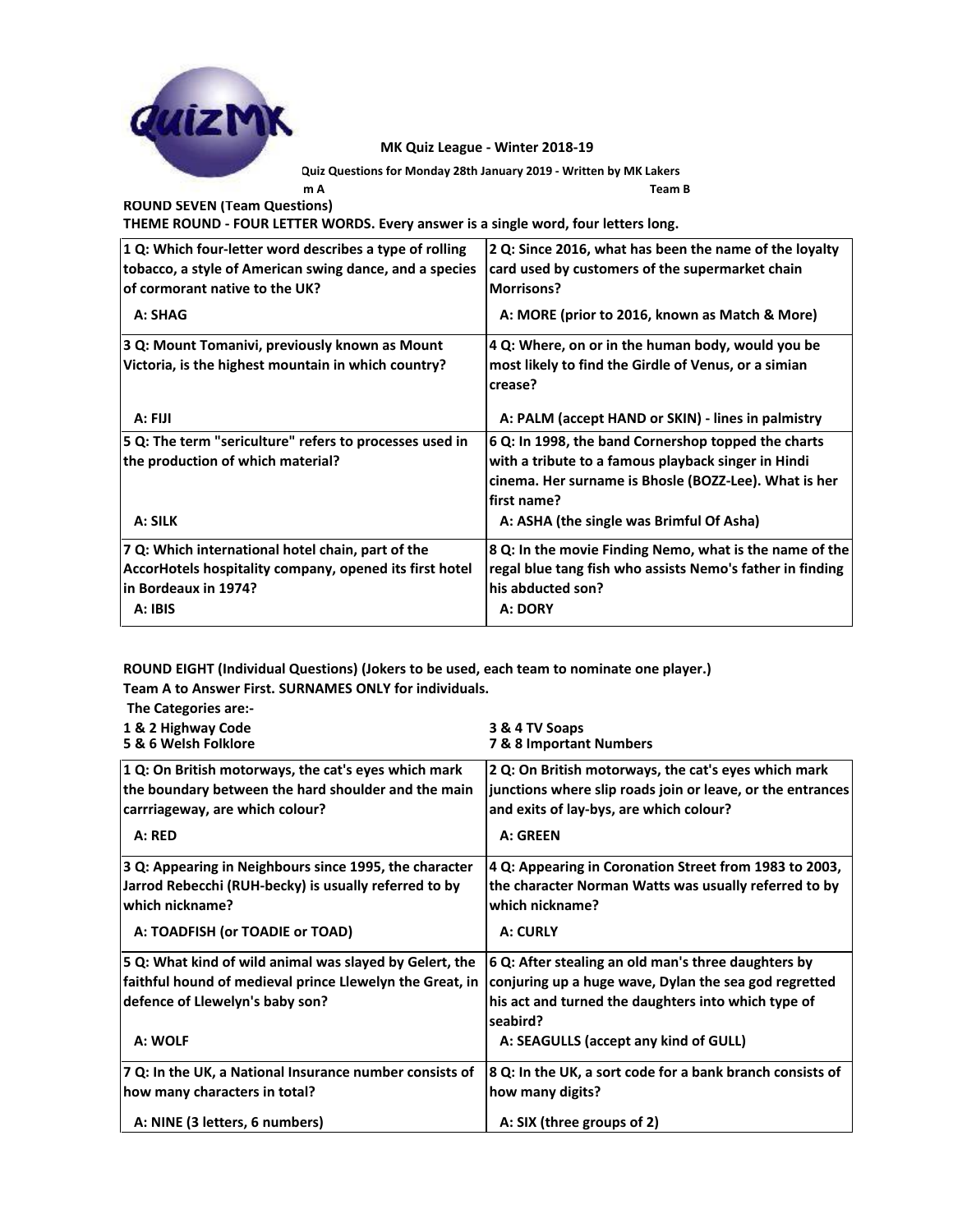**Team A Team B - Quiz Questions for Monday 28th January 2019 - Written by MK Lakers**

**ROUND NINE (Team Questions) THEME ROUND. This week's theme is**  $\blacksquare$  **Pick a strip is strip in the STYLES/GENRES of MUSIC. All the answers in this round are also styles or genres of music, e.g. COUNTRY, or HIP-HOP. 1 Q: Often analysed on election results programmes, which five-letter term describes a percentage change in voter support between elections? 2 Q: Referring to their sporting colours, what is the name of the awards given by Oxford and Cambridge Universities to students who compete in top level university sport? A: SWING A: BLUES 3 Q: Who is the youngest of the three mascots used to advertise Rice Krispies cereal in the UK? 4 Q: According to the colloquial Northern English saying, "there's nowt so queer as..." what?** A: POP **A: FOLK 5 Q: What is the surname of the Ebbsfleet United footballer, who was briefly given the Number 5 shirt in reference to a song by Lou Bega? 6 Q: In the Transformers superhero franchise, which of the Autobots was first portrayed with the ability to turn into a Porsche 935 racing car, then later a Pontiac Solstice?** A: (Yado) MAMBO (as in Mambo No. 5) **A: JAZZ 7 Q: Which word is both an old name for the spiny dogfish, sometimes seen on fish and chip shop menus; and a stick-shaped confectionery item? 8 Q: Which television drama, running from 2004 to 2012, was set at the fictional Princeton–Plainsboro Teaching Hospital in New Jersey?** A: ROCK **A: ROCK A: HOUSE (starred Hugh Laurie in the title role)** 

## **ROUND TEN (Team Questions) - SURNAMES ONLY for individuals**

**PICK A SUBJECT. The subjects are:-**

| 1. Historical Figures<br>2. Lad Culture<br><b>5. Political Parties</b><br>6. Scientists                                                                                                                 | <b>3. Mechanical Devices</b><br>4. Fast Food<br>8. Footballers<br><b>Star Trek</b><br>7.                                                                                 |
|---------------------------------------------------------------------------------------------------------------------------------------------------------------------------------------------------------|--------------------------------------------------------------------------------------------------------------------------------------------------------------------------|
| 1 Q: The architect Otto Wagner, the philosopher Ludwig 2 Q: Published by Bauer Media, which weekly men's<br>Wittgenstein, and the actress Hedy Lamarr, were all<br>born in which European capital city? | magazine dedicated to "lad culture" was launched in<br>2004 one week after its rival magazine Nuts?                                                                      |
| A: VIENNA                                                                                                                                                                                               | A: ZOO Weekly                                                                                                                                                            |
| $ 3 Q$ : ISOFIX (spelled I - S - O - F - I - X) is the<br>international standard for the attachment points of<br>which safety device?                                                                   | 4 Q: Selling roughly 1.5 million of these items each<br>week, what is the best-selling product of the bakery<br>chain Greggs?                                            |
| A: CHILD SEAT (in a car)                                                                                                                                                                                | <b>A: SAUSAGE ROLL</b>                                                                                                                                                   |
| 5 Q: Sharing a common ideology, parties named the<br>Pirate Party currently hold seats in the national<br>parliaments of three European countries. Name one of<br>these countries.                      | 6 Q: Along with Gustav Kirchhoff, which chemist<br>discovered the element caesium in 1860? He is better<br>known for inventing a common item of laboratory<br>equipment. |
| A: ICELAND (6 seats out of 63), CZECH Republic (22 out<br>of 200), LUXEMBOURG (2 out of 60)                                                                                                             | <b>A: Robert BUNSEN</b>                                                                                                                                                  |
| 7 Q: Which space station, led by Commanding Officer                                                                                                                                                     | 8 Q: In 2004, which Premier League club renamed the                                                                                                                      |
| Benjamin Sisko, is the primary setting of a 1990s spin-                                                                                                                                                 | west stand of its stadium after former midfielder Colin                                                                                                                  |
| off series set in the Star Trek universe?                                                                                                                                                               | Bell, despite concerns that rivals might call it "the Bell<br>End"?                                                                                                      |
| A: DEEP SPACE NINE (DS9)                                                                                                                                                                                | <b>A: MANCHESTER CITY</b>                                                                                                                                                |